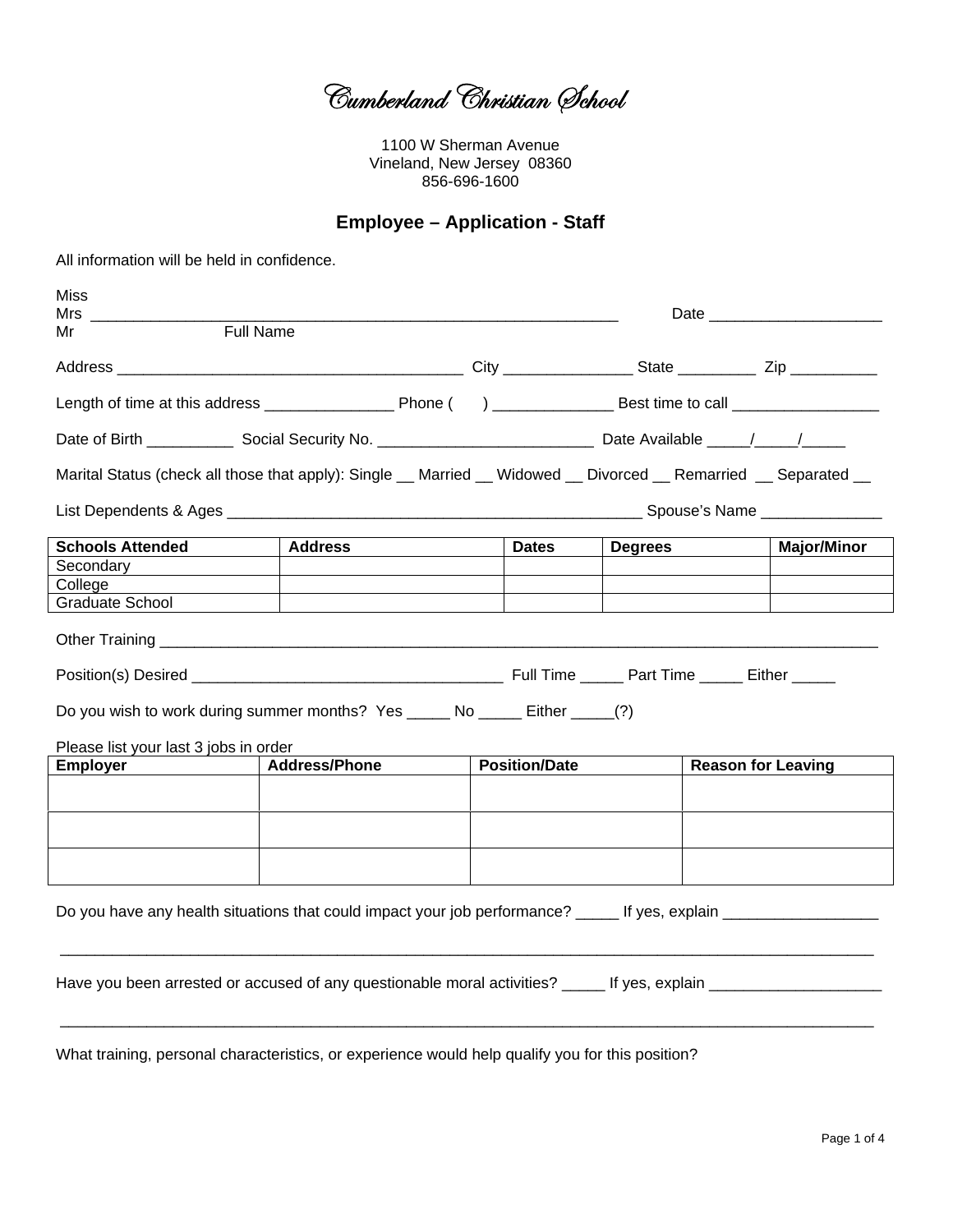Please explain why you wish to work at Cumberland Christian School.

|    |                                                                                         | Denomination Preference ___________________________ Member of what church? ______________________________      |
|----|-----------------------------------------------------------------------------------------|----------------------------------------------------------------------------------------------------------------|
|    |                                                                                         | Church now attending _________________________________ Do you attend regularly? ______________________________ |
|    | Do you subscribe without any reservation to our statement of faith? ___________________ |                                                                                                                |
|    | If so, please sign the Code of Ethics and return with this form.                        | Do you agree with the standards of conduct (see Code of Ethics) expected of CCS employees?                     |
|    | 1. State briefly your Christian testimony – your relationship to God.                   |                                                                                                                |
|    |                                                                                         |                                                                                                                |
|    |                                                                                         |                                                                                                                |
|    | 2. What do you understand to be the purpose of Christian schools?                       |                                                                                                                |
|    |                                                                                         |                                                                                                                |
| 3. | Do you use tobacco, drink alcoholic beverages, or use drugs?                            |                                                                                                                |
| 4. | Describe any church or Christian activities in which you are or have been involved.     |                                                                                                                |
|    |                                                                                         |                                                                                                                |

5. Other comments you wish to make:

**References:** Please complete all three with correct addresses and phone numbers. Do not use relatives.

| Name                     | Address-City/State/Zip | (Area Code) Phone |
|--------------------------|------------------------|-------------------|
| <b>Spiritual Leader</b>  |                        |                   |
|                          |                        |                   |
|                          |                        |                   |
|                          |                        |                   |
| <b>Previous Employer</b> |                        |                   |
|                          |                        |                   |
|                          |                        |                   |
|                          |                        |                   |
| <b>Other/Friend</b>      |                        |                   |
|                          |                        |                   |
|                          |                        |                   |
|                          |                        |                   |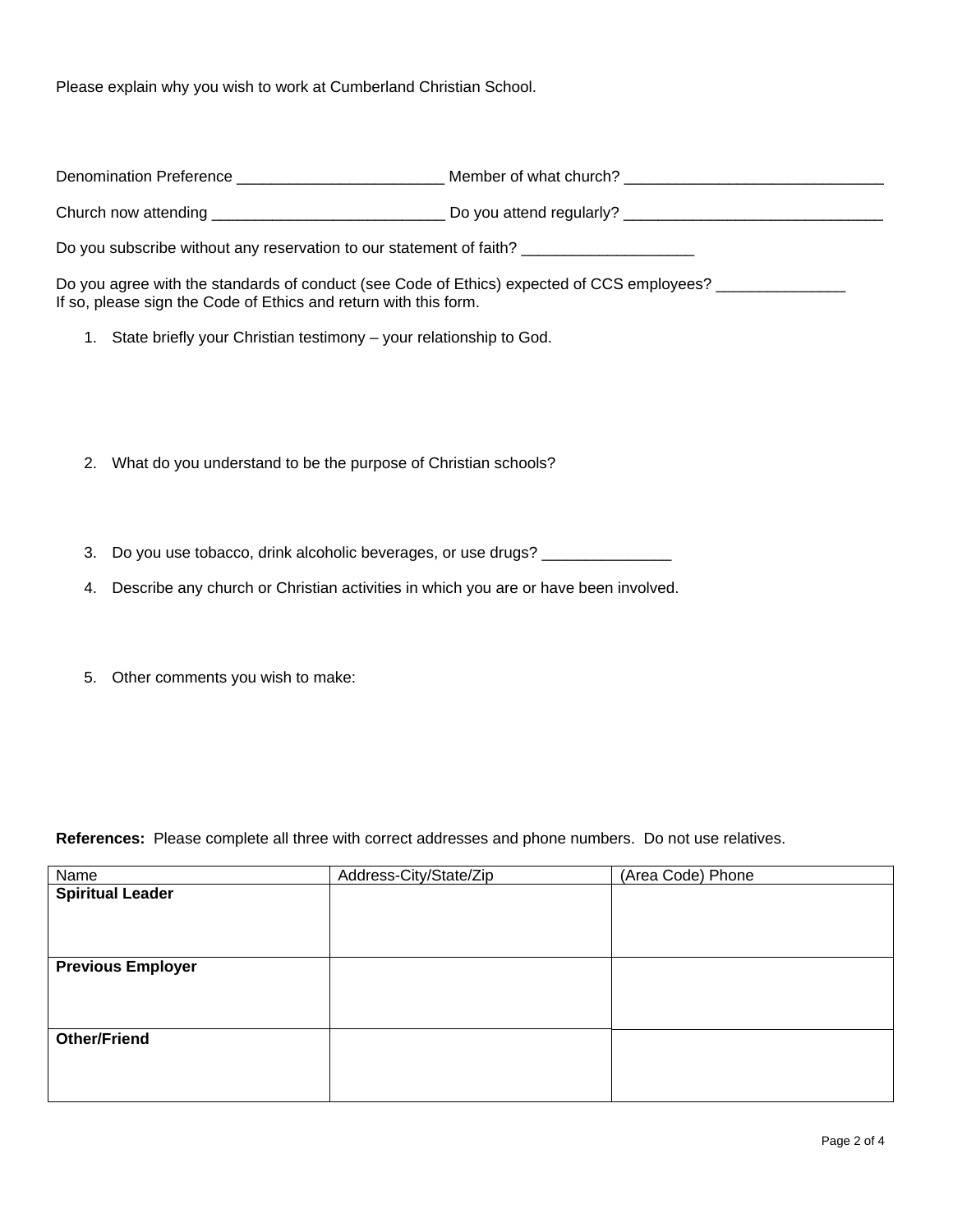#### **Certification and agreement**

I understand that Cumberland Christian School does not discriminate in its employment practices against any person because of race, color, national or ethnic origin, gender, age, or qualified disability. I hereby certify that the facts set forth in this application process are true and complete to the best of my knowledge. I understand that falsification of any statement or a significant omission of fact may prevent me from being hired, or if hired, may subject me to immediate dismissal regardless of the time elapsed before discovery. If I am released under these circumstances, I further understand and agree that I will be paid and receive benefits only through the day of release.

I authorize Cumberland Christian School to thoroughly interview the primary references that I have listed, any secondary references mentioned through interviews with primary references, or other individuals who know me and have knowledge regarding my testimony and work record. I also authorize the school to thoroughly investigate my work records and evaluation, my educational preparation, and other matters related to my suitability for the position.

I authorize references and my former employers to disclose to the school any and all employment records, performance reviews, letters, reports, and other information related to my life and employment, without giving me prior notice of such disclosure. In addition, I hereby release the school, my former employers, references, and all other parties from any and all claims, demands, or liabilities arising out of or in any way related to such investigation or disclosure. I waive the right to ever personally view any references given to the school.

Since I will be working with children, I understand that I must submit to a fingerprint check by the FBI and possibly other federal and state authorities. I agree to fully cooperate in providing and recording as many sets of my fingerprints as are necessary for such an investigation. I authorize the school to conduct a criminal records check. I understand and agree that any offer of employment that I may receive from the school is conditioned upon receipt of background information, including criminal background information. The school may refuse employment or terminate employment if it deems any background information unfavorable or that I could reflect adversely on the school or on myself as a Christian role model.

I understand that this is only an application for employment and that no employment contract is being offered at this time.

I certify that I have carefully read and do understand the above statements.

Signature of Applicant \_\_\_\_\_\_\_\_\_\_\_\_\_\_\_\_\_\_\_\_\_\_\_\_\_\_\_\_\_\_\_\_\_\_\_\_\_\_\_\_ Date \_\_\_\_\_\_\_\_\_\_\_\_\_\_\_\_\_\_\_\_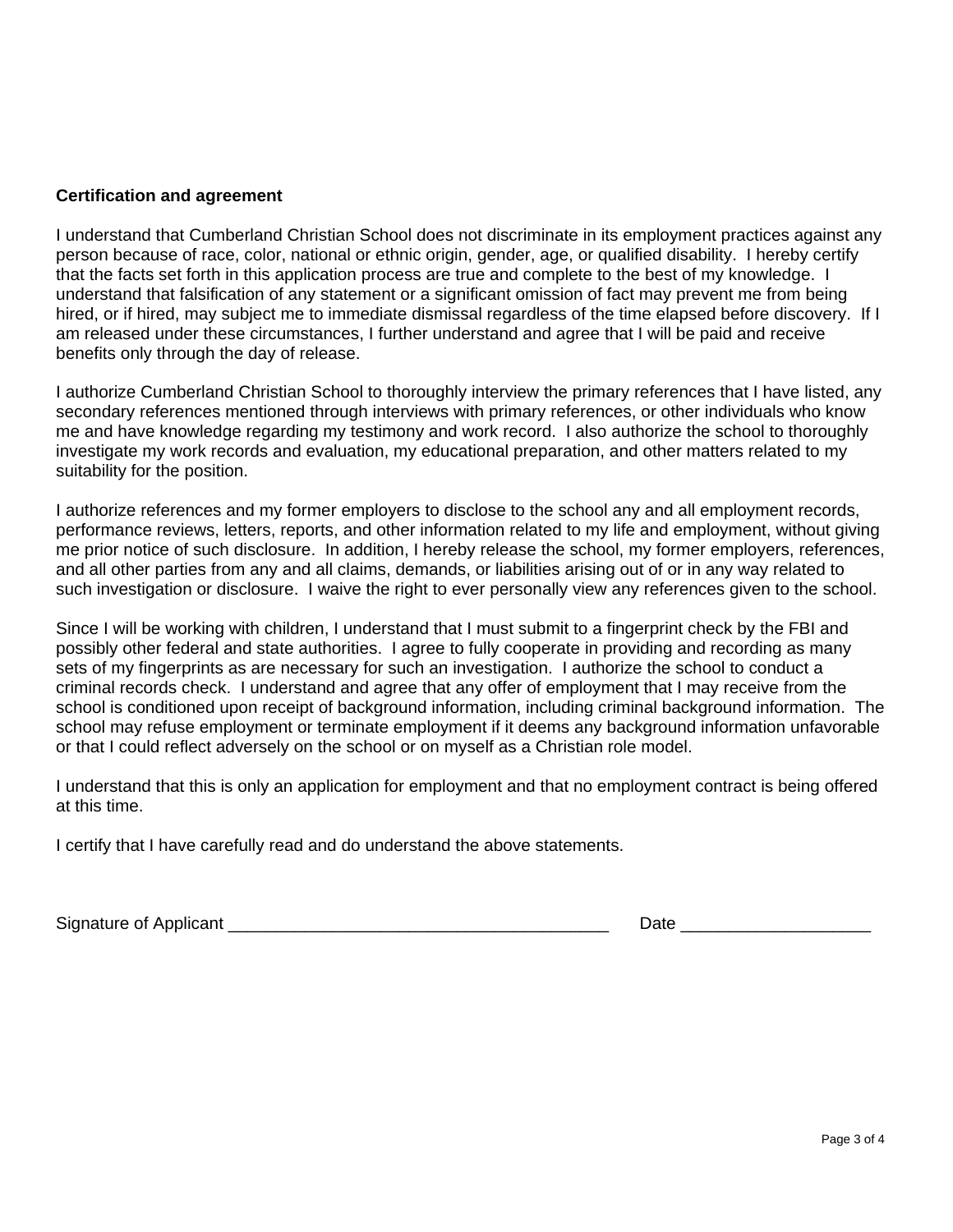nlevland "Cluistian (Iblood

## **Statement of Faith**

- $1.$ We believe the Bible to be the inspired, the only infallible, authoritative Word of God (II Timothy 3:15; II Peter  $1:2 1$
- 2. We believe there is one God, eternally existent in three persons - Father, Son, and Holy Spirit (Genesis 1:1; Matthew 28:19; John 10:30)
- We believe in the deity of Christ (John 10:33); in His virgin birth (Isaiah 7:14; Matthew 1:23; Luke 1:35); in His sinless 3. life (Hebrews 4:15; Hebrews 7:26); in His miracles (John 2:11); in His vicarious and atoning death through His shed blood (I Corinthians 15:3; Ephesians 1:7; Hebrews 2:9); in His resurrection (John 11:25; I Corinthians 15:4); in His ascension to the right hand of the Father (Mark 16:19); and in His personal return in power and glory (Acts 1:11; Revelation 19:11).
- We believe that for the salvation of lost and sinful man regeneration by the Holy Spirit is absolutely essential.  $\overline{4}$ . (John 3:16-19; John 5:24; Romans 3:23; Romans 5:8-9; Ephesians 2:8-10; Titus 3:5).
- 5. We believe in the present ministry of the Holy Spirit, by whose indwelling the Christian is enabled to live a godly life (Romans 8:13-14; I Corinthians 3:16; I Corinthians 6:19-20; Ephesians 4:30; Ephesians 5:18).
- 6. We believe in the resurrection of both the saved and the lost; they that are saved unto the resurrection of life; and they that are lost unto the resurrection of damnation (John 5:28-29).
- $7.$ We believe in the spiritual unity of believers in our Lord Jesus Christ (Romans 8:9; I Corinthians 12:12-13; Galatians 3:26-28).

#### Reaching the Mind, the Heart, and the Hands . . . for Christ! Proverbs 3:5-7 Reaching the Mind through -A diverse academic program . . . Tailored to individual abilities and needs . . . And focused through the perspective of a Biblical worldview. Reaching the Heart through – Spiritual nurture with . . . Calls to salvation and discipleship including ... A stress on spiritual commitment. Reaching the Hands through -Promotion of Christian service and testimony with ... Encouragement for mission activities and also ... An emphasis on Christian citizenship.

Signature **Signature** and the state of the state of the state of the state of the state of the state of the state of the state of the state of the state of the state of the state of the state of the state of the state of t

Date and the contract of the contract of the contract of the contract of the contract of the contract of the contract of the contract of the contract of the contract of the contract of the contract of the contract of the c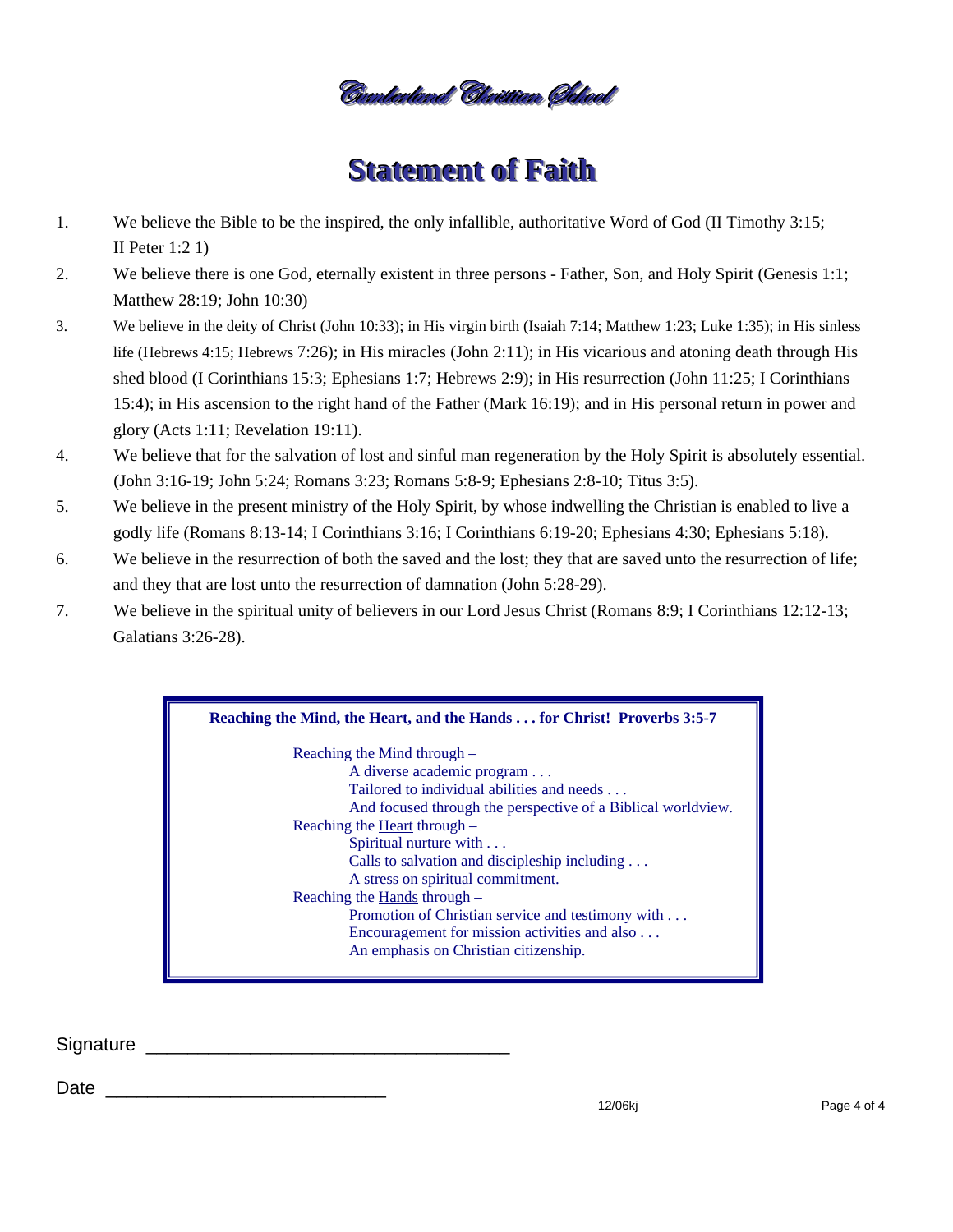Cumberland Christian Øchool

1100 W. Sherman Ave. Vineland, NJ 08360-6995

**Phone** (856) 696-1600 **Fax** (856) 696-0631 **E-mail** CCS@CCCrusader.org



#### **AUTHORIZATION TO RELEASE REFERENCE INFORMATION**

I have made application for a position as a \_\_\_\_\_\_\_\_\_\_\_\_\_\_\_\_\_\_\_\_\_\_\_\_\_\_\_\_\_\_\_\_ with **Cumberland Christian School**. I have authorized the school to thoroughly interview the primary references which I have listed, any secondary references mentioned through interviews with primary references, or other individuals that know me and have knowledge regarding my testimony and work record. I also authorize the school to thoroughly investigate my work records and evaluations, my educational preparation, and all other matters related to my suitability for employment.

I authorize references and my former employers to disclose to the school any and all employment records, performance reviews, letters, reports, and other information related to my life and employment, without giving me prior notice of such disclosure.

In addition, I hereby release **Cumberland Christian School**, my former employers, references, and all other parties from any and all claims, demands, or liabilities arising out of or in any way related to such investigation or disclosure.

I waive the right to ever personally view any references given to **Cumberland Christian School**.

I agree that a photocopy or facsimile copy of this document and any signature shall be considered for all purposes as the original signed release on file.

I certify that I have carefully read and do understand the above statements.

Applicant's Name (Print) **Date** 

Applicant's Signature

Applicant's Social Security Number

www.CCCrusader.org Accredited Grades K-12 by Association of Christian Schools International and Middle States Association of Colleges and Schools *Serving Christ in Education Since 1946*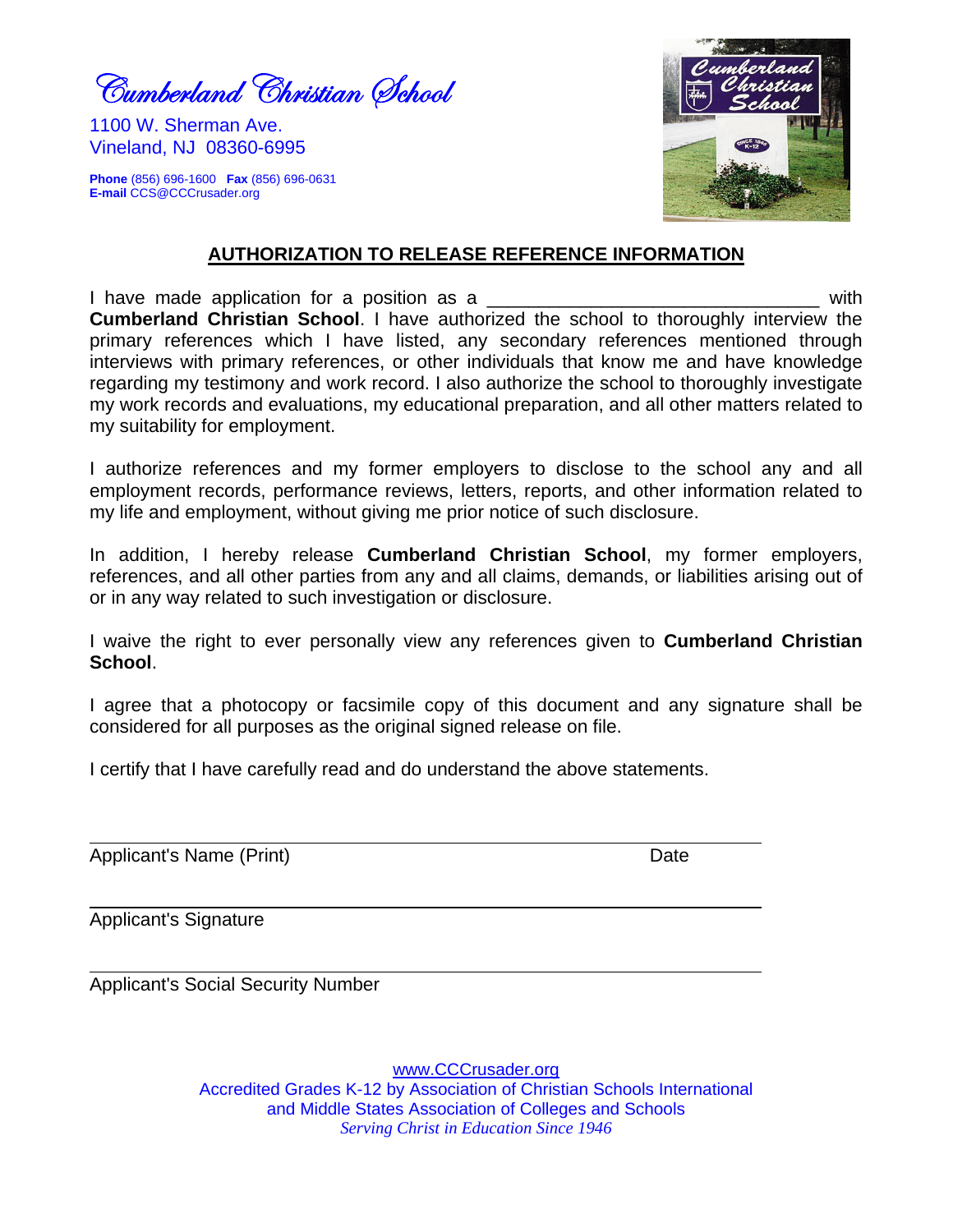Cumberland Christian School

## **Employee Code of Ethics**

#### **A. Statement of Meaning**

In an interdenominational school, individuals come from a variety of educational backgrounds and have differences in their values and beliefs. In order for such a diverse group of Christians to work together in unity, there needs to be a common base of reference . . . the Bible . . . as well as sensitivity to the values and wisdom of the "entire body." We need to respect the feelings of one another. The Employee Code of Ethics is designed to help each employee understand their responsibilities to the school family at large, . . . staff, students, parents, and area churches.

A CCS employee must manifest by precept and example the highest Christian virtue and personal decorum, serving as a **Christian role model** (I Timothy 4:12) to pupils both in and out of school (Luke 6:40), and as an example to parents and fellow faculty members in judgment, dignity, respect, and Christian living.

The lives of school employees fall under close scrutiny by virtue of holding a position at CCS. Many different groups, both within the school as well as outside the school, come into contact and deal with school personnel. Each employee becomes a representative of both the school and our Lord. This responsibility is one of the reasons the Apostle Paul stated that to desire to be a teacher places one under a stricter judgment.

In both the life of Christ and of Paul and the other apostles, Christian liberty was often subjected to the needs and good of the entire body. While all things are "lawful," not all things are Scripturally "expedient" (suitable, wise). Consequently, school personnel must be sensitive to the needs and feelings of the entire school body.

Some of the following guidelines of conduct therefore are not specifically designed to show "right" or "wrong" behavior, "sinful" or "Christian" behavior, but conduct which would seem **appropriate to our Christian school community.** Some standards do vary in different Christian communities and even in area churches. Our desire is to be Scripturally sensitive to these standards.

While adhering to a strong unwavering obedience to Scripture, we recognize "Christian liberty" is not as easy to define. There will be Christians who feel the school guidelines are too lenient and others who feel they are too strict. It seems best in this area to often maintain a balance between the two approaches. We are not concerned with who is the "weaker or the stronger brother" but what will be the course which seems to most edify the entire body of Christ.

 It is with this in mind that this code of ethics has been presented. A prospective employee must be in harmony with these policy guidelines and every employee of CCS must signify their willingness to adhere to them.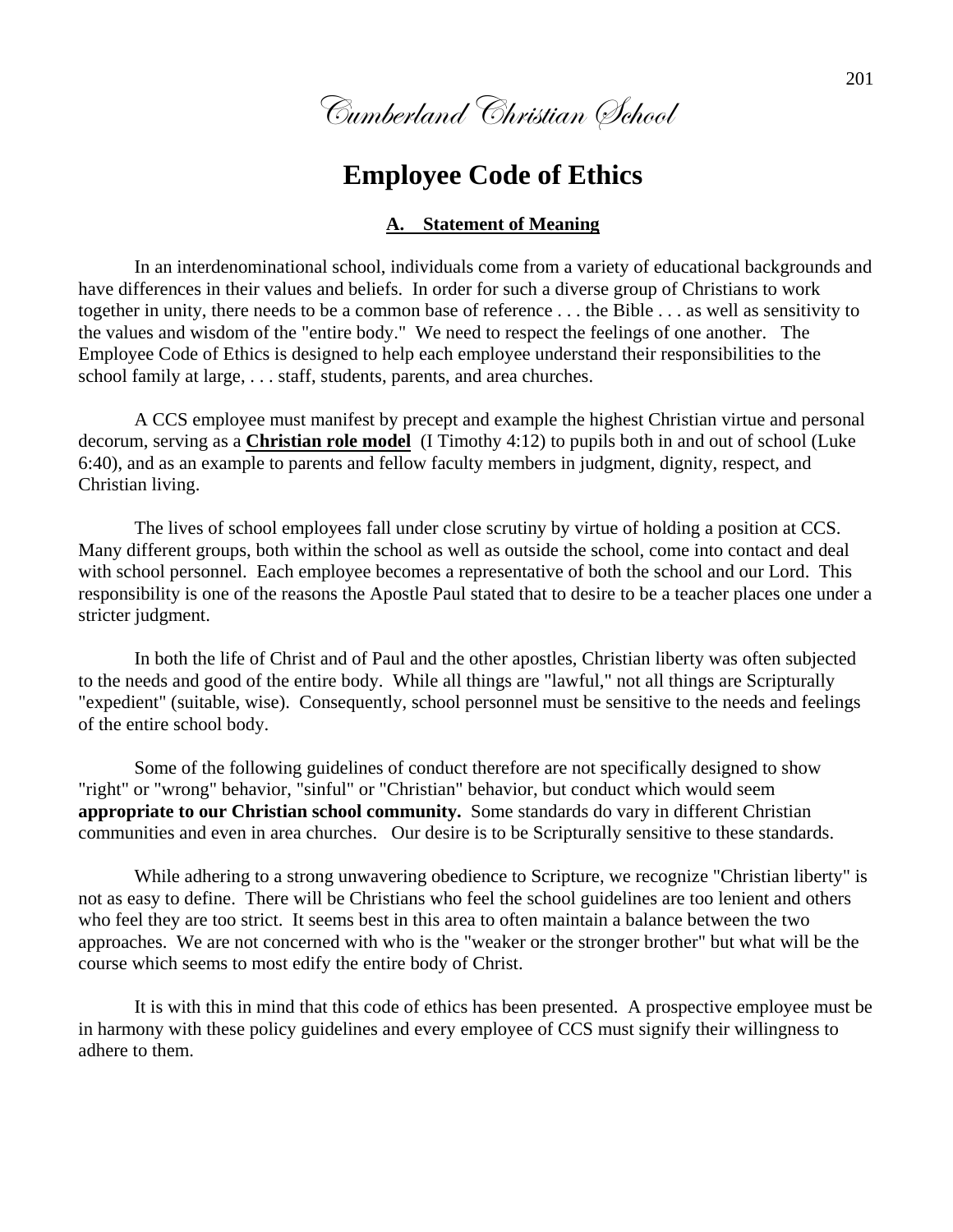#### **B. Guiding Principles**

1. **The Employee's Highest Priorit**y - Each employee affirms that, as part of the qualifications for this position, he/she is a "Born Again" Christian who knows the Lord Jesus Christ as Savior. (John 3:3, I Peter 1:23).

Staff members are expected to maintain a daily devotional life consisting of prayer and Scripture study.

2. **Church Involvement** - All school employees are required to be active and in regular attendance in a local gospel-preaching church of their choice that is in agreement with the school statement of faith.

All employees must also be able to work comfortably with people from all denominations represented in the school. Denominational ideas or prejudices may not be promoted to either students or parents. Personal feelings in such areas should **not** be expressed, but instead, a nondenominational approach must be maintained.

3. **Personal Financial Gain** - Staff members may not utilize their position or knowledge of school parents for any personal financial gain.

Selling of items or services to parents or students by the employee (and/or their spouse) must be avoided except at the request of a parent.

- a. Staff members should not accept expensive gifts from parents or students.
- b. A teacher should not receive pay for tutoring students.
- c. Selling of school related services, such as counseling, Discovery Skills therapy, etc., should be treated the same as tutoring.
- 4. **Prejudice** All employees shall be free of prejudice based upon race, sex, or ethnic origin. Jokes or comments that have any such basis are not to be tolerated. Employees should treat children of staff members, the same as any other student.
	-
- 5. **Language** Language of staff members should always be positive and edifying. Minced oaths or questionable language or thoughts should not be expressed. Students may never be referred to in derogatory terms or by derogatory names.
- 6. **Marriage and Family Relationships** Married employees are expected to enter into and to maintain marital relationships that are Scripturally based and to exercise Biblical oversight of their children.
	- a. Husbands and wives are to be living harmoniously together.
	- b. Divorce is not God's desire and may only be accepted within Biblical boundaries.
- 7. **Biblical View of Sex** The employee agrees that the Bible dictates the standards for sexual behavior. Sex outside the bounds of a male-female marriage is sin and is against God's plan. Any promiscuity, homosexuality, or other deviant sexual behavior is forbidden and as such violates the bona fide occupational requirement of being a **Christian role model**. The unique role of the male and female are clearly defined in Scripture. Romans 1:24-32 states that God recognizes homosexuals and other deviates as perverted. Deviation from Scriptural standards is grounds for termination. (Romans 12:1-2; I Corinthians 6:9-20; Ephesians 4:1-11, 5:3-5; I Thessalonians 4:3- 8; I Timothy 4:12; II Timothy 2:19-22; I Peter 1:15-16, 2:15-17; I John 3:1-3).
	- a. **Relationships With The Opposite Sex** Discretion in personal relationships with the opposite sex is important. This should include the following:
		- (1) Dating of divorced parents of students.
		- (2) Single men and/or women teachers must exercise extreme discretion in dating practices.<br>(3) Displays
		- Displays of affection by single staff members.
	- b. **Sex Roles** The school promotes the distinctive roles of the sexes seeking to emphasize both the masculine and the feminine roles of the respective sexes. Equal opportunities are to be afforded to both sexes. The responsibilities in the making of a Christian home are to be emphasized as a strong and high calling for both sexual roles.
		- (1) We feel that when certain styles of dress are normally associated with a particular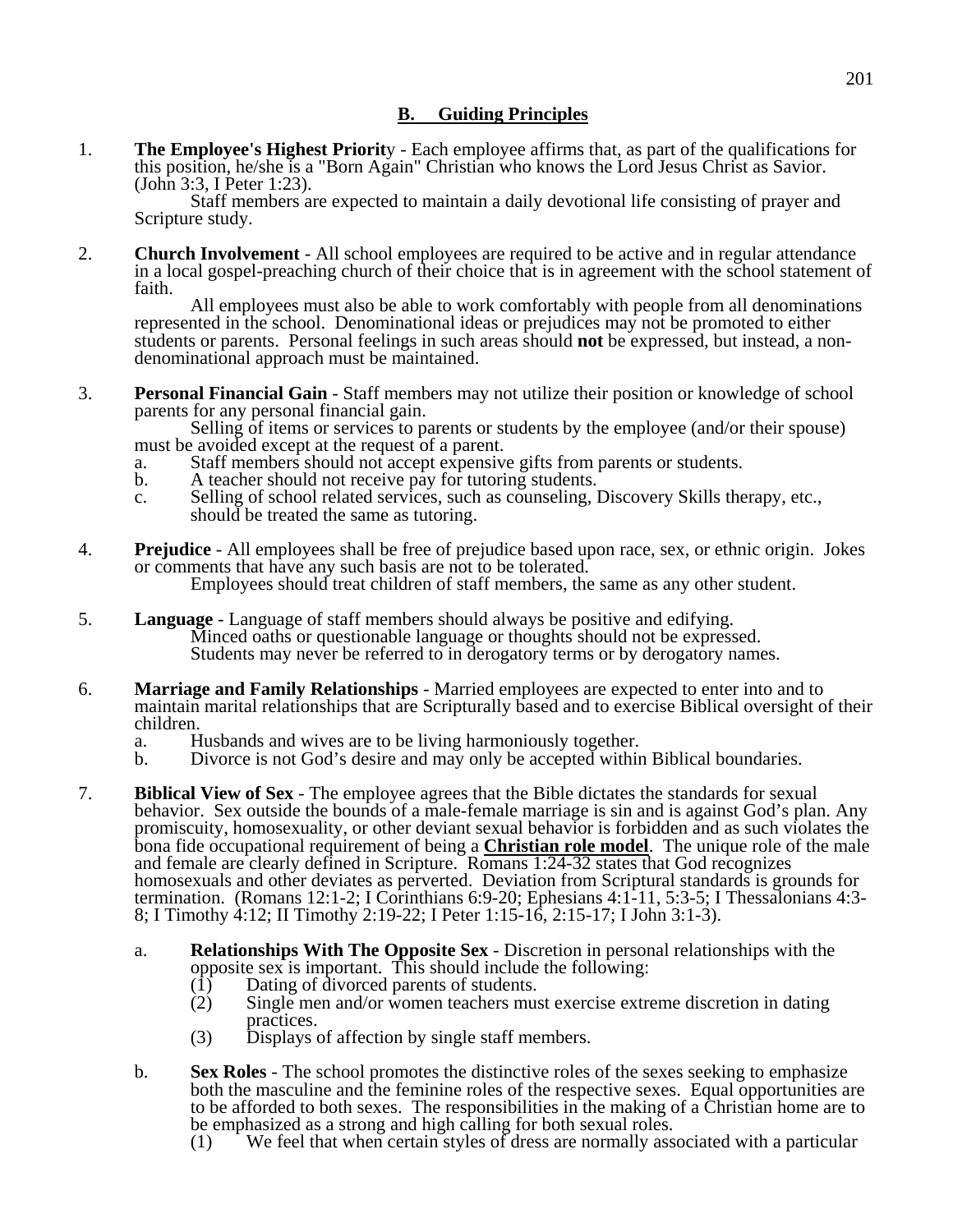- sex, it is inappropriate for employees to deviate from that expected norm.
- (2) While believing strongly in equal treatment of the sexes, the modern women's liberty movement is not always compatible with the emphasis the school wishes to place on the Christian family and distinctiveness of the sexes.

#### 8. **Relationships with Students**

- a. Physical contact with students requires great discretion. It should only occur in completely innocuous ways and great care should be given to avid even the appearance of impropriety.
- b. Dating or double dating with students should not take place.
- c. Staff members must avoid being alone in social settings with students of the opposite sex.<br>d. Employees may not develop relationships with students that become personal friendships.
- Employees may not develop relationships with students that become personal friendships, similar to adult friendships.
- 9. **Support of Christian Education** Each employee accepts without reservation both the Statement of Faith and the Educational Philosophy and Objectives of this school and is committed to upholding them.

Staff members are expected to support the Mission and vision of the school.

An employee is always expected to either support another school employee in fulfilling their responsibilities or to remain quiet, but register their feelings with the responsible school officials. School personnel should always follow the chain of command and use it in pursuing any grievance, as stated in the CCS grievance policy.

School-aged children of school employees must be enrolled in a Christian school program unless exempted by the Board of Directors by reason of the school not being able to meet the special needs of the student.

10. **Resolution of Problems and Disagreements** - The teacher agrees to follow the Biblical pattern of Matthew 18:15-17 and Galatians 6:1 and always give a good report. All differences are to be resolved by utilizing Biblical principles--always presenting a united front. Appropriate confidentiality will be observed in regard to pupil, parent, and school matters. (Titus 3:2 and Galatians 5:15 TLB)

The parties to this agreement are Christians and believe that the Bible commands them to make every effort to live at peace and to resolve disputes with each other in private or within the Christian community in conformity with the Biblical injunctions of I Corinthians 6:1-8, Matthew 5:23-24, and Matthew 18:15-20. Therefore, the parties agree that any claim or dispute arising out of, or related to, this agreement or to any aspect of the employment relationship, including statutory claims, shall be settled by Biblically based mediation within the school.

11. **Confidentiality in Personal Matters** - Confidentiality of student and school affairs should be maintained.

 Discussion of student problems or school problems should be shared only within the school chain of command or those directly involved. Consideration of the above must be given when sharing prayer requests as well.

 A staff member may not withhold personal or family information from their supervisor in the chain of command if that supervisor must make decisions affecting that student or person.

Discretion must be exercised in speaking of one's own personal life to students or parents.

12. **Contracts - Verbal and Written** - Employees shall honor their word as their bond. Verbal agreements should be honored as written contracts, so verbal agreements must be made with great discretion. Teachers should not make promises to parents or students they cannot maintain. It is expected that written contracts be honored in spirit and in letter. School contracts are

not broken as a matter of personal convenience but only as necessitated by extreme emergency as interpreted by the Board of Directors.

13. **Personal Morality** - Staff members are expected to exercise discretion in any involvement with alcoholic beverages, card playing, social dancing, secular rock music, secular movies, gambling, and tobacco.

It is expected that if an employee's personal attitude toward any of these things is favorable, that the employee will not promote those personal feelings among students or parents.

14. **Hindrance to Ministry Responsibilities** - The employee's professional work should not be hindered by other activities such as second jobs, vacation trips, etc. Care should also be taken to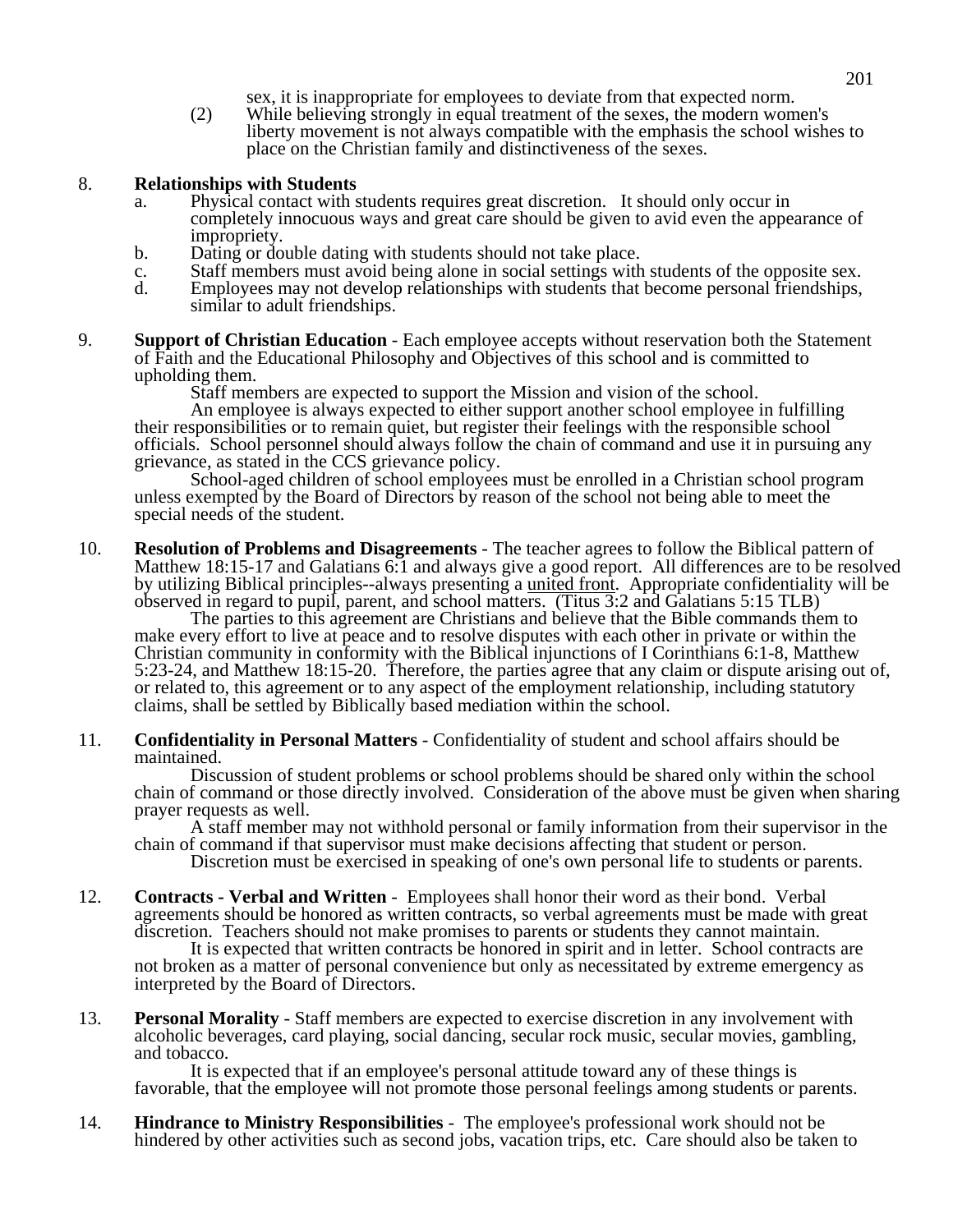avoid conflicts between church activities and required school activities.

Because of an employee's needs, it may be necessary to have part-time work. It is preferred that such work be limited to the summer. If that is not possible, the additional work hours should be planned so as not to impede the employee in conducting normal school work in any way.

## **Summary**

It is expected that employees always strive to do their best work to the glory of God. They are expected to model Biblical Christianity in all of their professional and personal interactions. Every employee of Cumberland Christian School is to be considered a **Christian role model** whose highest priority is to present Christ to all who come in contact with the school.

 I have read, understand, and agree to conform in attitude and behavior to the expectations of a Cumberland Christian School employee while in the employ of the school, both at school and away.

 $\overline{\phantom{a}}$  , and the contract of the contract of the contract of the contract of the contract of the contract of the contract of the contract of the contract of the contract of the contract of the contract of the contrac

Date Signature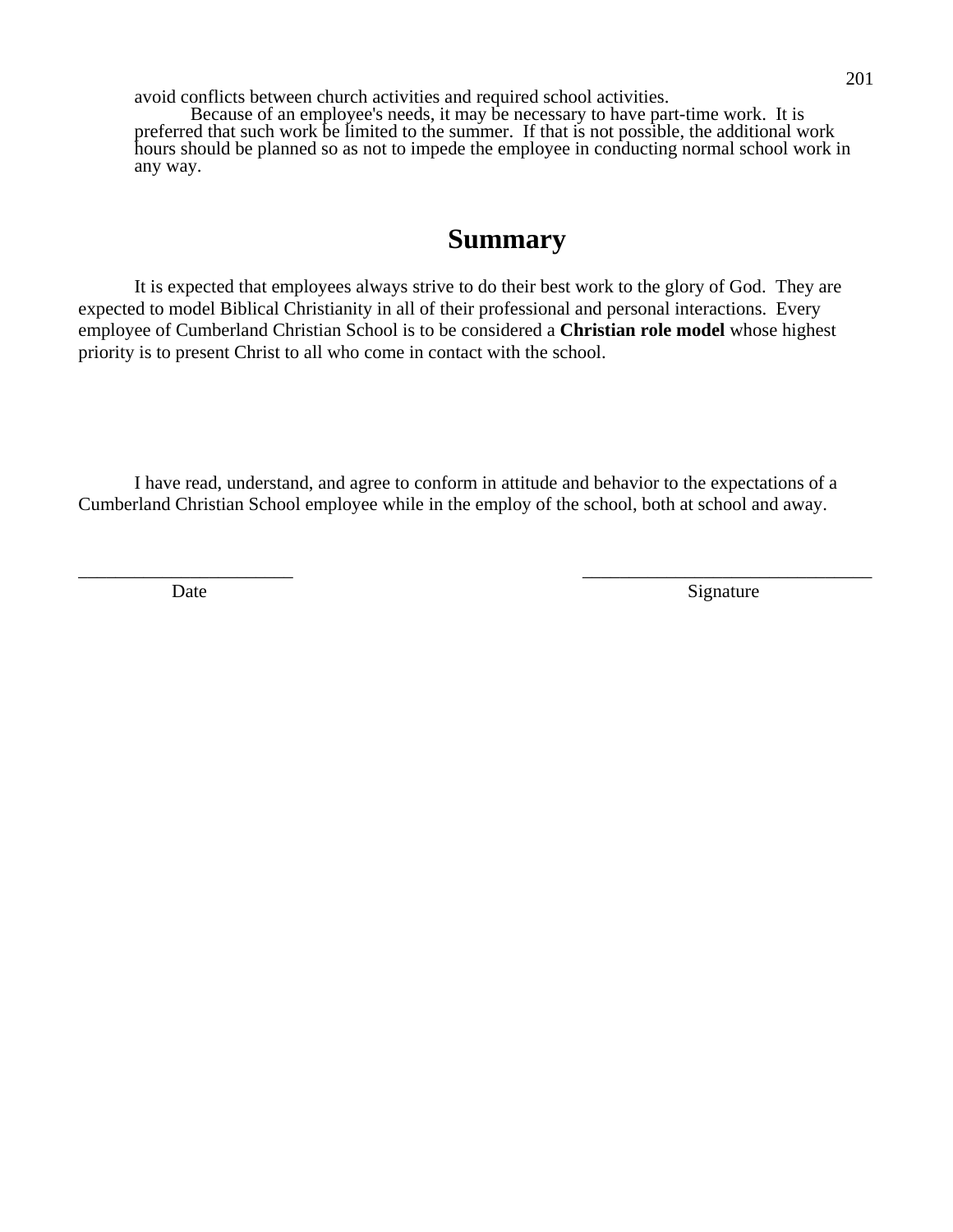Cumberland Christian Øchool

### **Employee – Employment Family Disclosure Form**

(to be filed with employment application)

List any "relatives"\* as defined by the definition listed below, that are employed by Cumberland Christian School. If you do not have a "relative" employed by the school, enter "none" on the first line.

| <b>NAME</b> | <b>RELATIONSHIP</b> | <b>POSITION</b> |
|-------------|---------------------|-----------------|
|             |                     |                 |
|             |                     |                 |
|             |                     |                 |
|             |                     |                 |
|             |                     |                 |
|             |                     |                 |
|             |                     |                 |
|             |                     |                 |
|             |                     |                 |
|             |                     |                 |

Any false statement made regarding this nepotism policy, orally or in writing, will result in immediate termination of employment.

**Applicant Signature:** 

Date:

### \*Definition of "relative" for purposes of this policy:

"Relatives" include current spouse, children (including step-children), parents (including step-parents), grandparents, bothers and sisters.